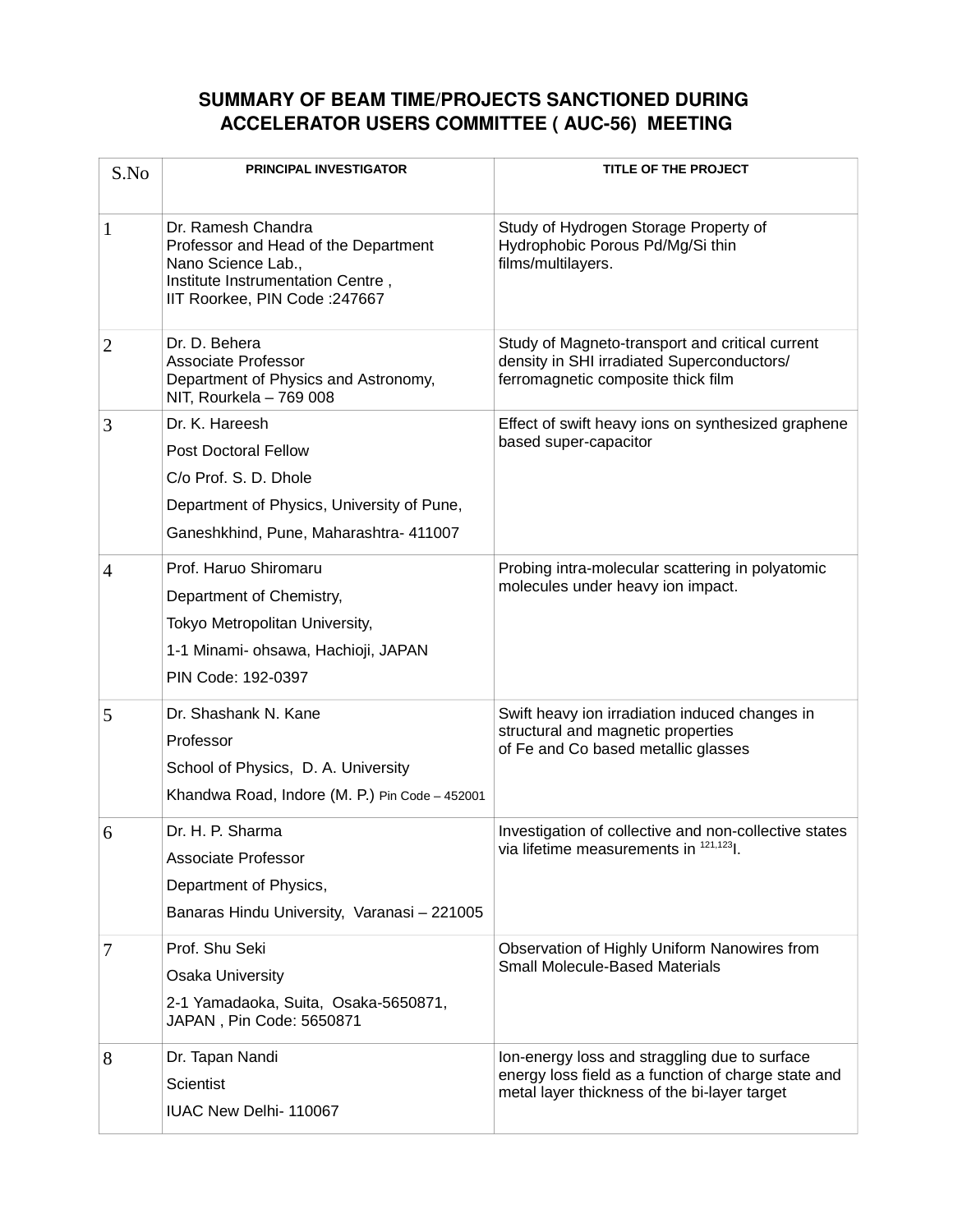| 9  | Dr. K. Sethuraman<br><b>Assistant Professor</b><br>Department of Physics,<br>School of Physics, Madurai Kamaraj<br>University, Madurai, Tamilnadu-625021 | Effect of swift heavy ion irradiation on the<br>morphology, structure, optical and electrical<br>properties of CuInS <sub>2</sub> thin films                          |
|----|----------------------------------------------------------------------------------------------------------------------------------------------------------|-----------------------------------------------------------------------------------------------------------------------------------------------------------------------|
| 10 | Dr. Mukesh Kumar<br>#331, Department of Physics<br>Indian Institute of Technology Ropar , Nangal<br>Road, Rupnagar, Punjab - 140 001                     | Investigation of the electrical, optical and structural<br>properties<br>of SHI irradiated Cu-Zn-Sn-S thin films for solar cell<br>applications                       |
| 11 | Prof. H. C. Swart<br>Department of Physics<br>University of the Free State,<br>Bloemfontein, South Africa Pin Code: ZA9300                               | Synthesis of metal oxide based nanocrystals for<br>dosimetry and light emitting application tailored by<br>swift heavy ion irradiation                                |
| 12 | Dr. A. P. Gnana Prakash<br><b>Associate Professor</b><br>Department of Studies in Physics, University<br>of Mysore, Manasagangotri, Mysore- 570006       | Analysis of swift heavy ion induced defects in 50<br>GHz and 200 GHz SiGe Heterojunction Bipolar<br>Transistors using deep level transient spectroscopy<br>technique. |
| 13 | Dr. Santanu Ghosh<br><b>Associate Professor</b><br>Indian Institute of Technology<br>Department of Physics, IIT Delhi, Hauz Khas,<br>New Delhi - 110016  | Field emission studies of swift heavy ion irradiated<br>metal nanoparticles embedded in thin insulating<br>matrix                                                     |
| 14 | Dr. A. M. Vinodkumar<br><b>Associate Professor</b><br>University of Calicut<br>Department of Physics, Calicut University,<br>Kerala - 673635             | Capture and Evaporation Residue measurements<br>in the ${}^{32}S + {}^{180,186}W$ reactions                                                                           |
| 15 | Prof. P.Predeep<br>Department of Physics<br>National Institute of Technology Calicut<br>(NITC), P.O., Calicut<br>Kerala, Pin Code: 673601                | Enhancement of fuel cell action of nafion<br>memberane by latent track formation and grafting<br>with nanohydro gels                                                  |
| 16 | Dr. T. S. Tripathi<br><b>Research Associate</b><br>Inter- University Accelerator Centre,<br>Aruna Asaf Ali Marg, New Delhi-110067                        | Electrical transport and magnetic characterization<br>of swift heavy ion irradiated $Ca3Co4O9$ thin films.                                                            |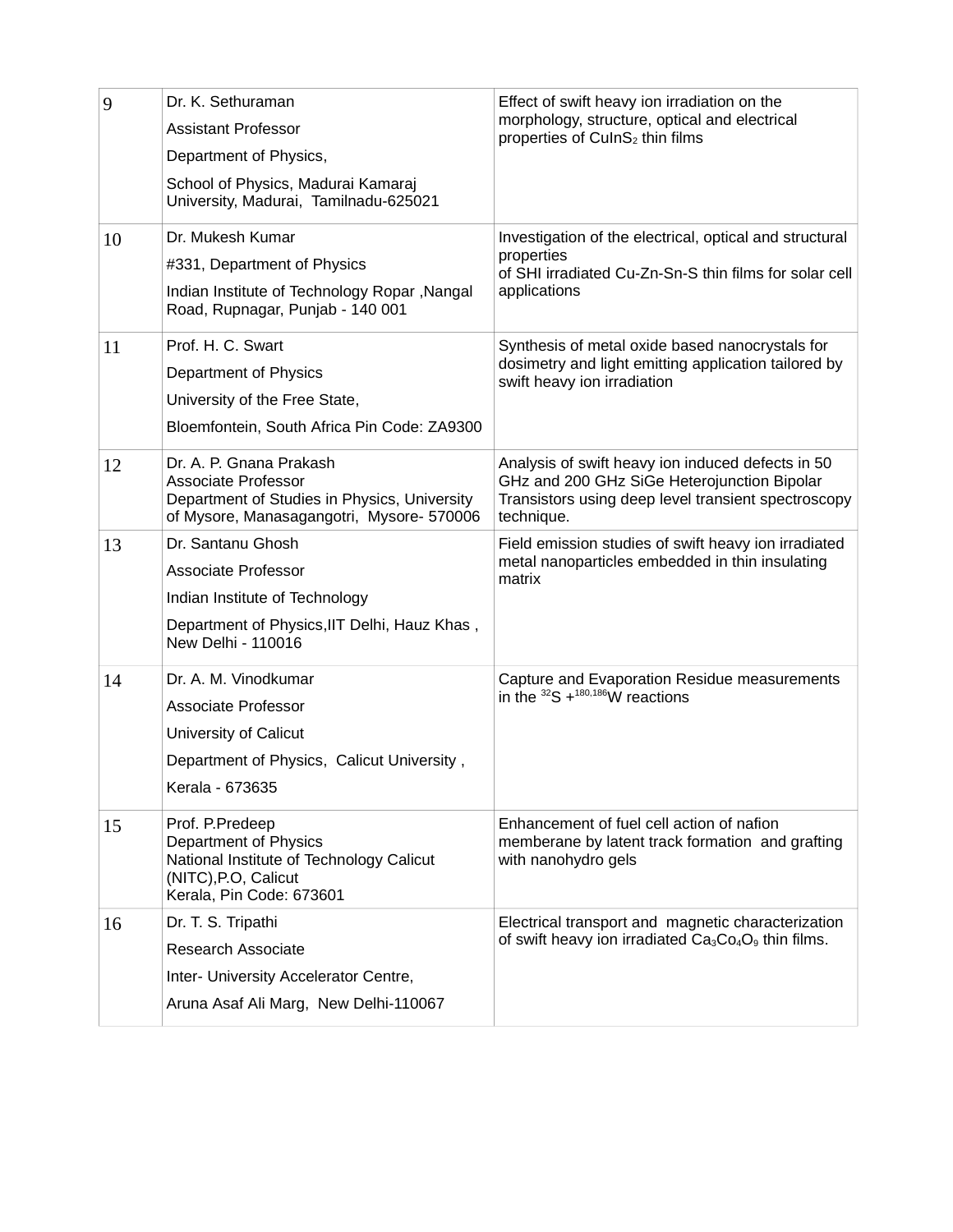| 17 | Dr. Satyabrata Mohapatra<br><b>Assistant Professor</b><br>School of Basic and Applied Sciences, Guru<br>Gobind Singh Indraprastha University,<br>Sec-16 C, Dwarka, New Delhi- 110078                                    | Study of effects of SHI irradiation on structural,<br>optical and gas sensing properties of Ag-SnO <sub>2</sub> and<br>Au-SnO <sub>2</sub> nanocomposites                                     |
|----|-------------------------------------------------------------------------------------------------------------------------------------------------------------------------------------------------------------------------|-----------------------------------------------------------------------------------------------------------------------------------------------------------------------------------------------|
| 18 | Dr. Senoy Thomas<br><b>INSPIRE Faculty</b><br>Materials Science and Technology Division<br>CSIR-NIIST Thiruvananthapuram<br>Industrial Estate P.O.,<br>Pappanamcode, Kerala - 695019                                    | Tailoring the interfacial exchange coupling in<br>AF/FM thin film layers via swift heavy ions                                                                                                 |
| 19 | Dr. V. Vasu<br>Associate Professor,<br>School of Physics, Madurai Kamaraj<br>University,<br>Madurai, Tamilnadu- 625 021                                                                                                 | Hydrogen storage in carbon nanotubes doped with<br>Ti metal                                                                                                                                   |
| 20 | Dr. Santosh Roy<br>Post Doctoral Visiting Scientist<br>Tata Institute of Fundamental Research<br>Homi Bhabha Road Colaba, Maharashtra- 400005                                                                           | Study of Low spin states of Cadmium and Indium<br>isotopes                                                                                                                                    |
| 21 | Dr. Tanuja Mohanty<br><b>Assistant Professor</b><br>School of Physical Sciences (SPS)<br>Jawaharlal Nehru University<br>New Delhi - 110 067                                                                             | Study of dense electronic excitation induced<br>modification on synergic effect of MoS <sub>2</sub> and<br>graphene as co-catalysts for $H_2$ production of TiO <sub>2</sub><br>nanoparticles |
| 22 | Dr. Ajay Y. Deo<br>Assistant Professor<br><b>Department of Physics</b><br>Indian Institute of Technology<br>Roorkee, Uttarakhand- 247667                                                                                | High-spin states and isomers above the $N = 126$<br>shell closure.                                                                                                                            |
| 23 | Dr. Pushpendra P. Singh<br><b>Assistant Professor</b><br>Indian Institute of Technology (IIT)<br>Room #111, Admin Block,<br>Department of Physics,<br>Indian Institute of Technology, Ropar,<br>Rupnagar, Punjab-140001 | Understanding the Transition of Nuclear Reactions<br>from Sub- to Above- Barrier Energies                                                                                                     |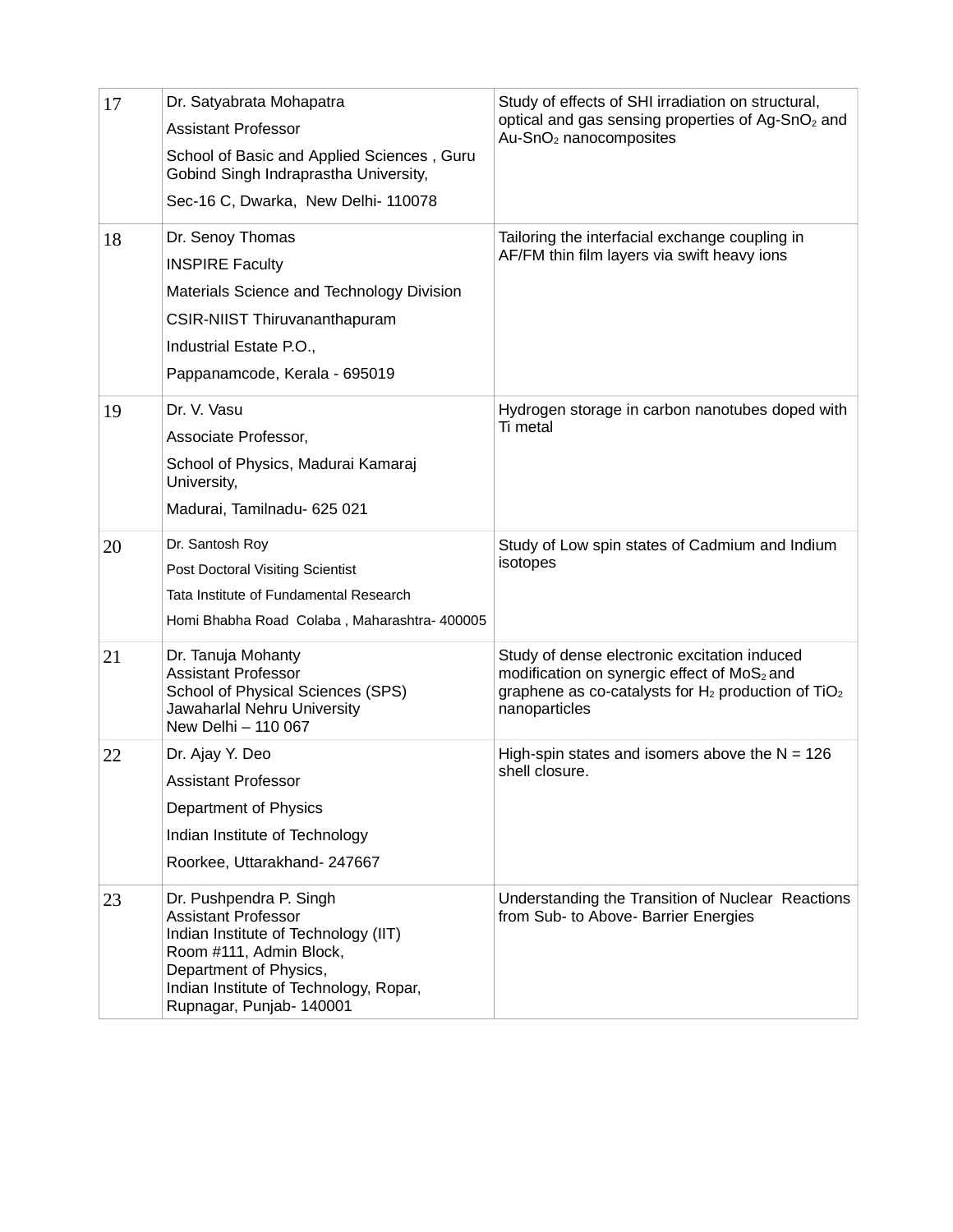| 24 | Mr. Sanjeev Kumar Gupta<br>C/o. Dr. Rajesh Kumar<br>University School of Basic & Applied Sciences<br>Guru Gobind Singh Indraprastha university,<br>New Delhi                        | A study of SHI and Gamma ray induced<br>mocifications of some polymers and their<br>characterization                                                            |
|----|-------------------------------------------------------------------------------------------------------------------------------------------------------------------------------------|-----------------------------------------------------------------------------------------------------------------------------------------------------------------|
| 25 | Mr. Veeresh Kumar<br>C/O. Dr. Rahul Singhal (Asst. Prof.)<br>Department of Physics, MNIT Jaipur JLN<br>Marg, Malaviya Nagar- 302017<br>Mobile No.: 09694462695<br>vks8361@gmail.com | Ion irradiation studies of NiTi shape memory alloys thin<br>films                                                                                               |
| 26 | Ms. Kanchan Joshi<br>C/o. Prof. R. C. Ramola<br>Department of Physics,<br>HNBG University, Tehri Garwal - 249199                                                                    | Thermo-electric, Raman and Optical Studies of AI and<br>Cu co-doped<br>Zinc Oxide and Their Modifications by Energetic lons                                     |
| 27 | Ms. Prachi Yadav<br>C/o. Prof. Sunita Rattan<br>Amity Institute of Applied Sciences, Amity<br>University, Noida, Uttar Pradesh                                                      | Synthesis and Modification of Polymer/Nanographite<br>Nanocomposites through Ion Irradiation                                                                    |
| 28 | Mr. Ram Raseele Awasthi<br>C/o. Dr. B. Das<br>Advanced Materials Research Lab.,<br>Department of Physics,<br>University of Lucknow, Lucknow- U. P.<br>Pin Code: 226007              | Tailoring the Structural and Physical Properties of<br>Multiferroic Nanomaterials BiFeO <sub>3</sub> (bulk & thin film) by<br>Swift Heavy Ion (SHI) Irradiation |
| 29 | Ms. Bharti Singh<br>C/o. Dr. B. Das<br>Advanced Materials Research Lab.,<br>Department of Physics,<br>University of Lucknow, Lucknow- U. P.<br>Pin Code: 226007                     | Synthesis and Characterization of polymer<br>nanocomposite of tin oxide                                                                                         |
| 30 | Ms. Paramita Patra<br>C/o. Sanjeev Kumar Srivastava<br>Research Scholar<br>Department of Physics<br>Indian Institute of Technology,<br>Kharagpur- 721302                            | Effect of Electron-Phonon Coupling on Swift Heavy Ion<br>induced Mixing/Demixing                                                                                |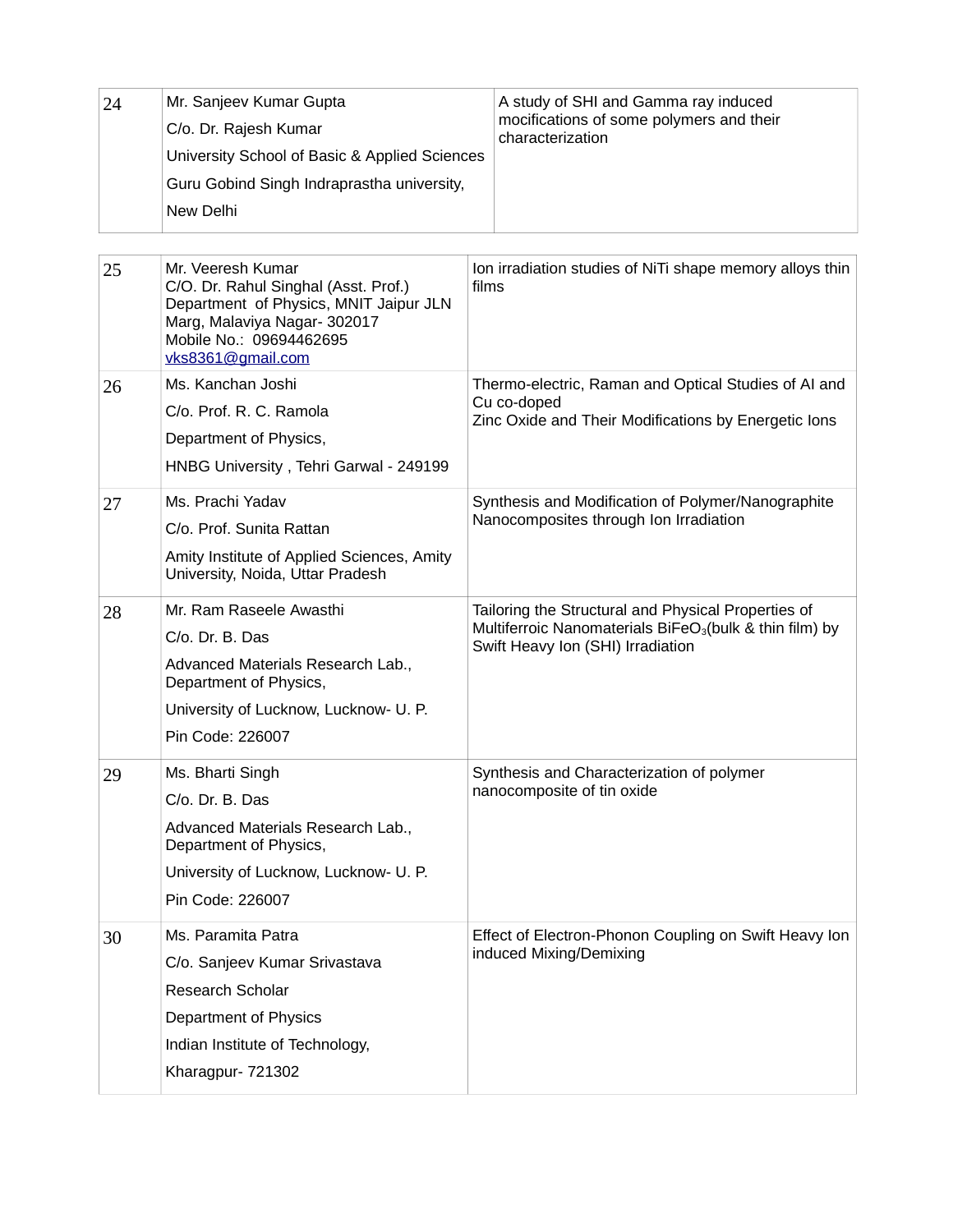| 31<br>32 | Mr. Rajiv Borah<br>C/o. Prof. Ashok Kumar<br>Materials Research Laboratory, Dept. of<br>Physics,<br>Tezpur University,<br>Napaam - 784028, Assam<br>Mr. Shashi Shekher Tiwary<br>C/o. Dr. H. P. Sharma<br>Department of Physics<br><b>Banaras Hindu University</b><br>Varanasi, Uttar Pradesh, - 221005 | Surface Functionalization of Conducting Polymer<br>Nanostructures for biomedical applications and Swift<br>Heavy Ion Irradiation effects<br>Study of collective, non-collective states at high spins<br>in 125,127 Cs nuclei |
|----------|---------------------------------------------------------------------------------------------------------------------------------------------------------------------------------------------------------------------------------------------------------------------------------------------------------|------------------------------------------------------------------------------------------------------------------------------------------------------------------------------------------------------------------------------|
| 33       | Mr. Rajesh G. Singh<br>C/o. Dr. Amar Deo Yadav<br>Department of Physics, University of<br>Mumbai<br>Vidyanagari campus,<br>Santacruz (E), Mumbai                                                                                                                                                        | Investigation of structure, electrical and optical<br>properties of cadmium Selenide photovoltaic thin films.                                                                                                                |
| 34       | Mr. S Satyanarayana Reddy<br>C/o. K. R. Nagabhushana<br>JRF, Physics R & D Center,<br>P. E. S. Institute of Technology,<br>100 Feet Ring Road, B.S.K. III Stage,<br>Bangalore-560085                                                                                                                    | Synthesis and Characterization of Al <sub>2</sub> O <sub>3</sub> for Ion Beam<br>Dosimetry                                                                                                                                   |
| 35       | Mr. Arindam Biswas<br>C/o Dr. Buddhadev Mukherjee<br>Dept of Physics<br>Siksha-Bhavana, Visva-Bharati,<br>Santiniketan- 731235                                                                                                                                                                          | Spectroscopy and Lifetime Measurement in nuclei of<br>mass region 70.                                                                                                                                                        |
| 36       | Mr. Kapil Gupta<br>C/o. Dr. Sarvesh Kumar<br>Department of Physics, Faculty of<br>Engineering & Technology, Manav Rachna<br>International University, Faridabad- 121001                                                                                                                                 | Ion Irradiation Induced Effects on the Structural,<br>Electrical and Optical Properties of Transition Metal<br>Oxides                                                                                                        |
| 37       | Mr. Kushal Kapoor<br>C/o. Dr. Ashok Kumar,<br>Department of Physics,<br>Panjab University, Chandigarh,<br>Chandigarh (UT)- 160014                                                                                                                                                                       | Study of Fusion- Fission dynamics via light particles<br>multiplicity measurement.                                                                                                                                           |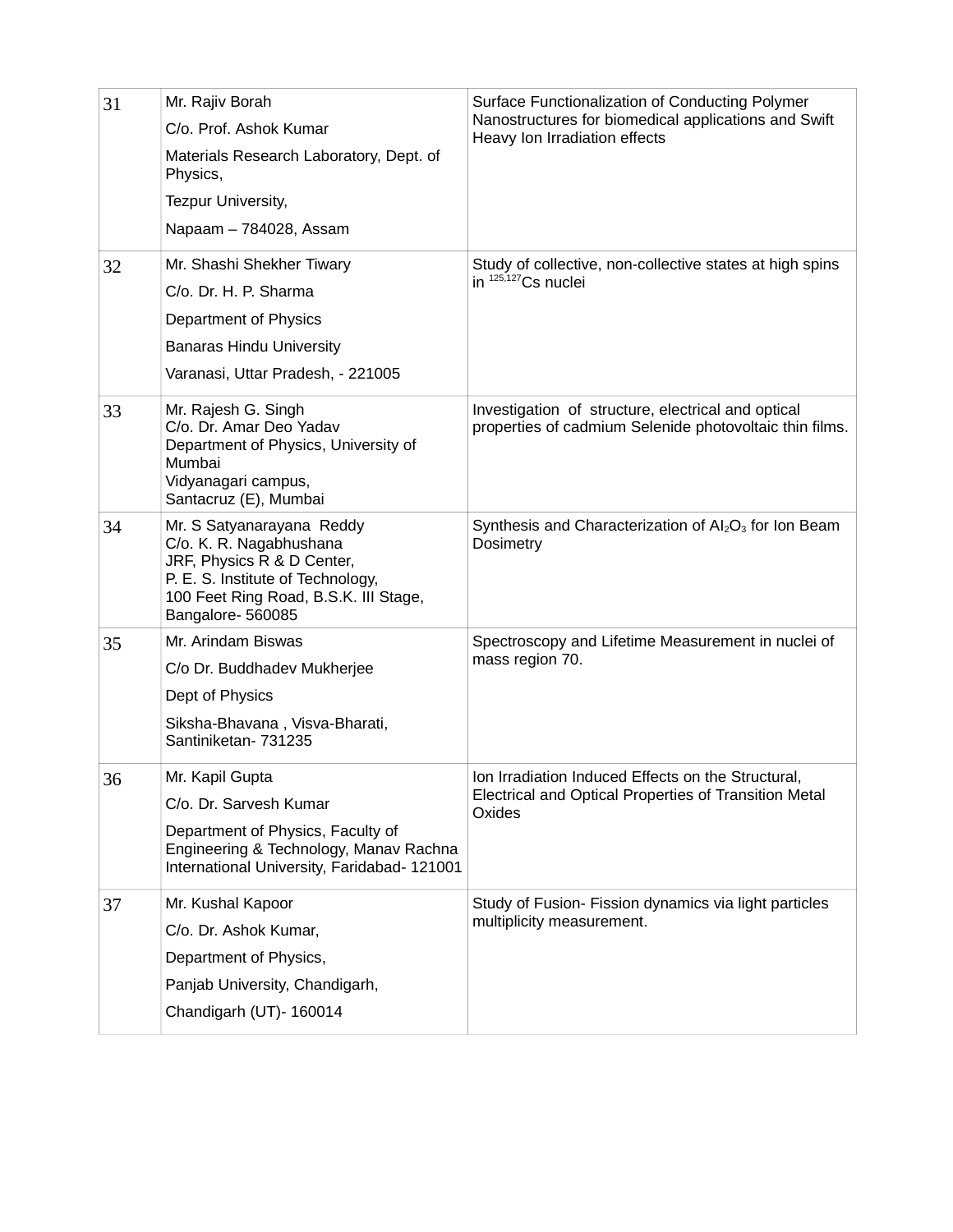| 38 | Mr. Akashrup Banerjee                                                                                                                                                     | Development of Pulse Shape analysis and Gamma                                                                                                                                                 |
|----|---------------------------------------------------------------------------------------------------------------------------------------------------------------------------|-----------------------------------------------------------------------------------------------------------------------------------------------------------------------------------------------|
|    | C/o. Dr. Samit Kumar Mandal                                                                                                                                               | tracking mechanism in a segmented Germanium<br>detector for decay study.                                                                                                                      |
|    | Room Number 182, Multistorey building,<br>Department Of Physics and Astrophysics,                                                                                         |                                                                                                                                                                                               |
|    | University of Delhi. New Delhi-110007.                                                                                                                                    |                                                                                                                                                                                               |
| 39 | Mr. Prashant Sharma                                                                                                                                                       | Atomic Phenomena in Highly Charged Ions Produced                                                                                                                                              |
|    | C/o. Dr. Tapan Nandi                                                                                                                                                      | <b>During Nuclear Reactions</b>                                                                                                                                                               |
|    | Boys Hostel Room No. 9,                                                                                                                                                   |                                                                                                                                                                                               |
|    | IUAC, New Delhi-67                                                                                                                                                        |                                                                                                                                                                                               |
| 40 | Mr. S. Gholam Wahid                                                                                                                                                       | Evolution of octupole correlations along the Pa isotopic                                                                                                                                      |
|    | C/o Prof. Sujit Tandel                                                                                                                                                    | chain                                                                                                                                                                                         |
|    | <b>UM-DAE Centre for Excellence in Basic</b><br>Sciences, Health Centre Building,                                                                                         |                                                                                                                                                                                               |
|    | University of Mumbai, Kalina, Santacruz<br>(East), Mumbai- 400098.                                                                                                        |                                                                                                                                                                                               |
| 41 | Mr. Saradindu Samanta<br>C/o. Dr. S. S. Ghugre<br><b>UGC-DAE Consortium for Scientific</b><br>Research, Kolkata Centre,<br>LB-8 Sector-III Bidhannagar,<br>Kolkata-700098 | Nuclear Structure Studies in the Vicinity of the <sup>56</sup> Ni<br>Core                                                                                                                     |
| 42 | Mr. Soumya Kanti Das<br>C/o. Dr. S. S. Ghugre<br><b>UGC-DAE Consortium for Scientific</b><br>Research, Kolkata Centre,<br>LB-8 Sector-III Bidhannagar,<br>Kolkata-700098  | Spectroscopy of Neutron Deficient At Isotopes                                                                                                                                                 |
| 43 | Mr. Naba Kumar Ghosh<br>C/o. Dr. A. K. Sinha<br><b>UGC-DAE Consortium for Scientific</b><br>Research, Kolkata Centre, LB-8 Sector-III                                     | ER-Spin Distribution and Excitation Function and Back<br>Angle Elastic Scattering Measurements for Large Mass<br>Asymmetry Heavy-ion Fusion Reactions Investigating<br>Possible "CELD" Effect |
|    | Bidhannagar, Kolkata-700098                                                                                                                                               |                                                                                                                                                                                               |
| 44 | Mr. D.V.G.R.K. Siva Kumar                                                                                                                                                 | Fission time scales for symmetric and asymmetric<br>fission modes in Thorium compound nuclei from                                                                                             |
|    | C/o. Dr. P. V. Madhusudhana Rao                                                                                                                                           | neutron measurements.                                                                                                                                                                         |
|    | Swami Jnanananda Laboratories for<br>Nuclear Research                                                                                                                     |                                                                                                                                                                                               |
|    | <b>Nuclear Physics Department</b>                                                                                                                                         |                                                                                                                                                                                               |
|    | Andhra University Visakhapatnam - 530 003                                                                                                                                 |                                                                                                                                                                                               |
|    |                                                                                                                                                                           |                                                                                                                                                                                               |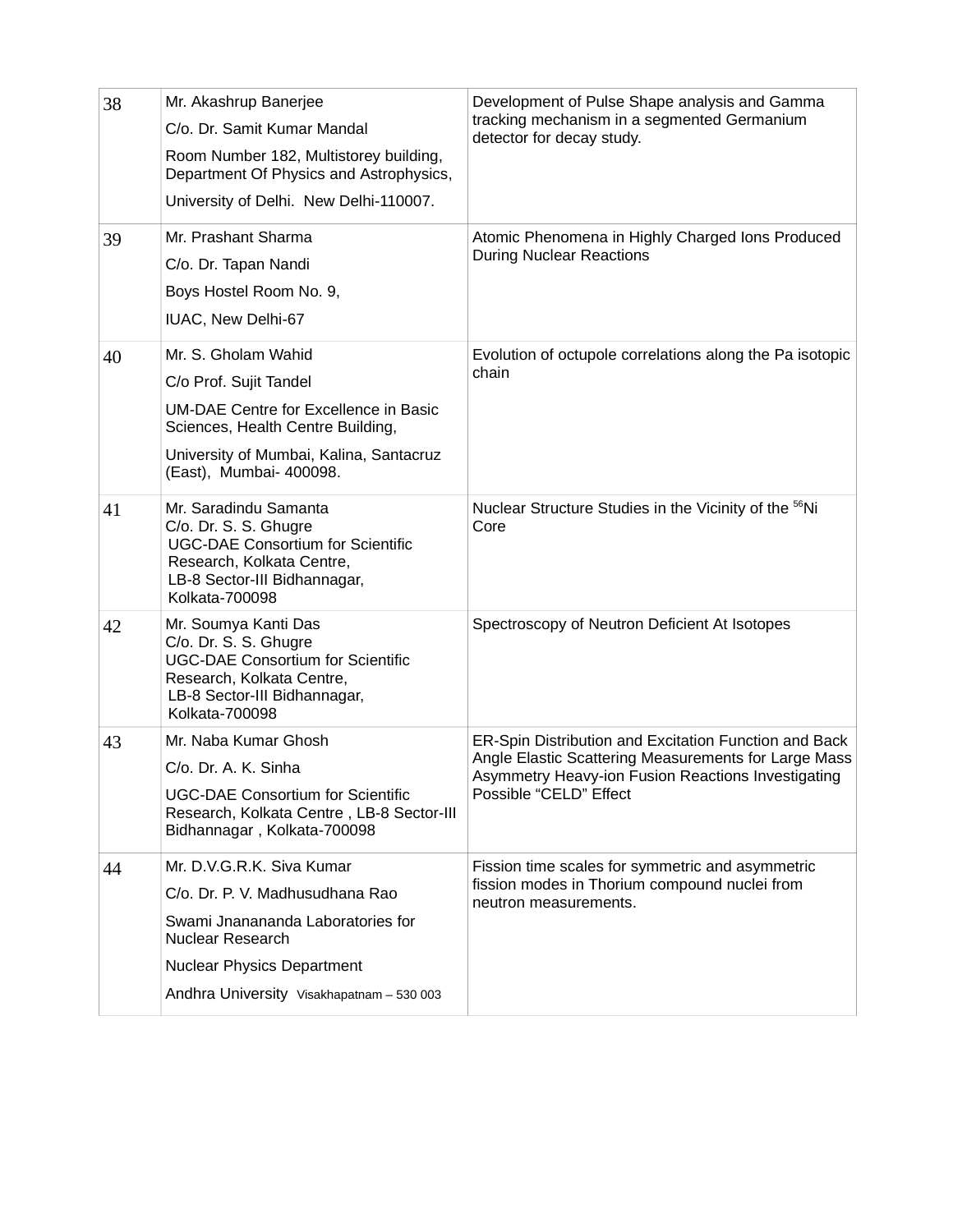| 45 | Ms. P. Sandya Devi<br>C/o. Dr. P. V. Madhusudhana Rao<br>Swami Jnanananda Laboratories for<br>Nuclear Research<br>Nuclear Physics Department Andhra<br>University, Visakhapatnam - 530 003 | Evaporation residue cross section measurements for<br>Thorium nuclei in the vicinity of the magic number<br>$N = 126.$ |
|----|--------------------------------------------------------------------------------------------------------------------------------------------------------------------------------------------|------------------------------------------------------------------------------------------------------------------------|
| 46 | Dr. S. J. Dhoble<br>Associate Professor,<br>Department of Physics, RTM Nagpur<br>University, Nagpur-440033                                                                                 | Thermoluminescence characterization of lithium<br>based TLD materials by using swift ions and photons                  |
| 47 | Dr. Mohd. Ikram.<br><b>Associate Professor</b><br>Department of Physics, National Institute of<br>Technology<br>(Deemed University), Hazratbal, Srinagar-<br>190006, Kashmir (J&K).        | Effect of SHI Irradiation on the Double<br>Perovskite $R_2MnNiO_6$ (R = rare earth) Oxide<br>Materials.                |
| 48 | Dr. R. P. Chauhan<br><b>Associate Professor</b><br>Department of Physics<br>National Institute of Technology<br>Kurukshetra-136119 (Haryana), India                                        | Study of Ion Beam Induced Modifications in<br>Semiconducting Nanostructures                                            |
| 49 | Dr. Azher Majid Siddiqui<br>Assistant Professor,<br>Department of Physics<br>Jamia Millia Islamia University, New Delhi-<br>110025                                                         | Ion Beam Irradiation on Indium Oxide and Tin Dioxide<br>Thin Films for Application in the Field of Gas Sensors         |
| 50 | Dr. Jitendra Sharma<br><b>Assistant Professor</b><br>School of Physics<br>Shri Mata Vaishno Devi University, kakriyal,<br>Katra, J & K, Pin: 182320                                        | Effects of Swift Heavy Ion Irradiation on Graphene-<br><b>Based Polymer Nanocomposites</b>                             |
| 51 | Prof. (Mrs.) C. M. Chaturvedi<br>Professor & Head<br>Molecular Neuroendocrinology Laboratory<br>Department of Zoology, Banaras Hindu<br>University, Varanasi-221005                        | High LET radiation induced effects on signaling<br>pathways in human prostate cancer cell line                         |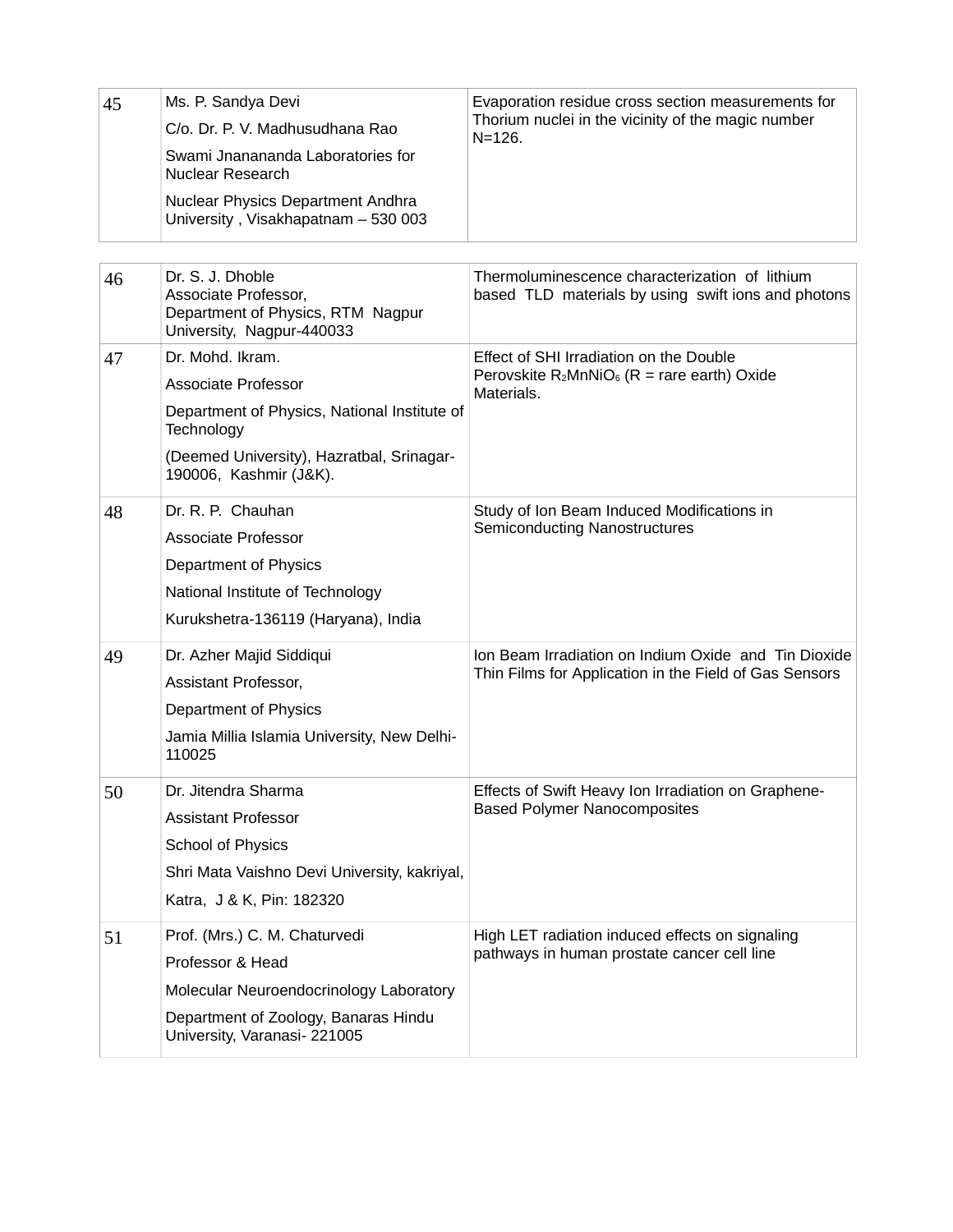| 52 | Prof. S. Mukherjee<br>Professor of Physics<br>Department of Physics, Faculty of Science<br>M. S. University of Baroda, Vadodara- 390002                                                 | Effect of Neutron pair correlation in the quasi elastic<br>scattering and threshold anomaly                                               |
|----|-----------------------------------------------------------------------------------------------------------------------------------------------------------------------------------------|-------------------------------------------------------------------------------------------------------------------------------------------|
| 53 | Dr. Ram Lal<br>Associate Professor, Department of<br>Physics<br>Government College Faridabad (Haryana)<br>Pin: 121002                                                                   | Effect of high energy ion beam on structural and<br>physical properties of nanostructured polymer system                                  |
| 54 | Dr. Balram Tripathi<br><b>Associate Professor</b><br>Department of Physics<br>S S Jain Subodh (PG) college Jaipur-<br>302004 (University of Rajasthan Jaipur)                           | Study of SHI irradiation on CNT decorated<br>semiconductor photo catalysts                                                                |
| 55 | Dr. Satyabrata Mohapatra<br><b>Assistant Professor</b><br>School of Basic and Applied Sciences,<br>Guru Gobind Singh Indraprastha<br>University, Sec-16 C, Dwarka,<br>New Delhi- 110078 | Study of effects of swift heavy ion<br>Irradiation on structural, optical and photocatalytic<br>properties of Graphene-ZnO nanocomposites |
| 56 | Dr Anagha Chakraborty<br><b>Assistant Professor</b><br>Department of Physics, Siksha Bhavana,<br>Visva-Bharati, P.O.: Santiniketan, Dist.:<br>Birbhum, West Bengal - 731235             | Revisiting High Spin Level Structure of Nuclei around<br>$A \sim 150$ region : Issues of Octupole Oscillations and<br>Deformations        |
| 57 | Prof. P. D. Sahare<br>Professor of Physics,<br>Department of Physics & Astrophysics,<br>University of Delhi, Delhi - 110 007                                                            | Comparative Study of Some New Highly Sensitive<br>Micro- and Nanocrystalline TLD/OSL Phosphors using<br><b>SHI</b>                        |
| 58 | Dr. Kamlendra Awasthi<br><b>Inspire Faculty</b><br>Department of Physics, Malaviya National<br>Institute of Technology, JLN Road,<br>Jaipur 302017 Rajasthan                            | Functionalization of nanochannels in track etched<br>polymeric membranes for gas separation/sensing                                       |
| 59 | Dr. Dambarudhar Mohanta<br><b>Associate Professor</b><br>Department of Physics, Tezpur University<br>PO:Napaam, Assam-784028                                                            | Effect of ion irradiation on nanostructured transition<br>metal dichalcogenide systems                                                    |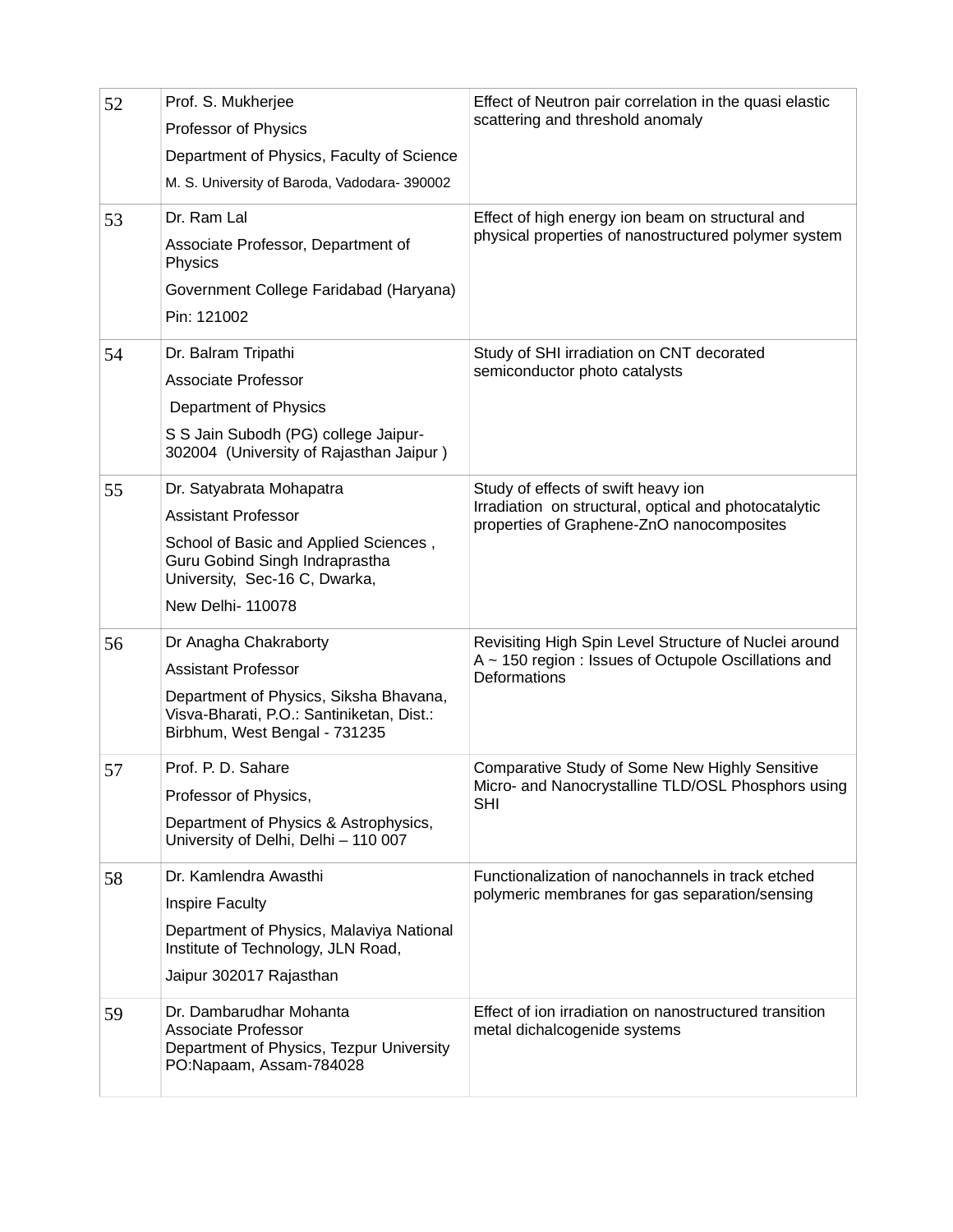| 60 | Dr. Nitin K. Puri<br><b>Assistant Professor</b><br>Room No. IW-TF-16, Department of<br>Applied Physics, Delhi Technological<br>University (DTU), formerly Delhi College of<br>Engineering (DCE),<br>Bawana Road, Delhi-110042 | Photovoltaic and Multiferroic properties of multilayered<br>BFO/BTO thin films using Swift heavy ion irradiation |
|----|-------------------------------------------------------------------------------------------------------------------------------------------------------------------------------------------------------------------------------|------------------------------------------------------------------------------------------------------------------|
| 61 | Dr. Yogeshchandra Sharma<br>Professor and Head,<br>Vice principal<br>Vivekananda Institute of Technology (East)<br>Sector-31, NRI Road, Sisyawas,<br>Jagatpura, Jaipur- 303012                                                | Ion beam induced effects on thermoelectric properties<br>of $Sb_2Te_3$ multilayered thin films                   |

## **LOW ENERGY ION BEAM FACILITY**

| S.No.        | <b>PRINCIPAL INVESTIGATOR</b>                                                                                                                                                                                | <b>TITLE OF THE PROJECT</b>                                                                                                     |
|--------------|--------------------------------------------------------------------------------------------------------------------------------------------------------------------------------------------------------------|---------------------------------------------------------------------------------------------------------------------------------|
| $\mathbf{1}$ | Dr. Savita Roy<br><b>Associate Professor</b><br>University of Delhi<br>Kalindi College<br>East Patel Nagar<br>New Delhi-110 008.                                                                             | Effect of low ion irradiation on nanostructured films of<br>GaAs and their electrical transport properties.                     |
| 2            | Dr. Rajendra Singh<br><b>Associate Professor</b><br>Department of Physics<br>Indian Institute of Technology Delhi<br>Hauz Khas, New Delhi-110 016.                                                           | Hydrogen Implantation in Ge, GaSb and one inch<br>diameter Si wafers                                                            |
| 3            | Ms. Bushra Irfan<br>Research Scholar<br>MS-305, Physics Department<br>Indian Institute of Technology Delhi Hauz<br>Khas, New Delhi-110 016.                                                                  | Magnetic ion doping in topological insulators                                                                                   |
| 4            | Dr. D.B. Gadkari<br>Reader, Principal<br>Mithibai College, Mumbai University<br>Vile Parle (West), Mumbai-400 056.                                                                                           | Fabrication of p-n junction diode by doping p-type<br>impurity in n-type Indium antimonide nitride/Indium<br>antimonide bismide |
| 5            | Dr. Debnarayan Jana<br><b>Associate Professor</b><br>Department of Physics<br>University of Calcutta<br>92, A.P.C. Road, Kolkata-700 009.                                                                    | A detailed understanding of modification of optical and<br>electrical properties in Argon and Oxygen ion irradiated<br>ZnO      |
| 6            | Dr. Kumaraswamy G.N.<br><b>Assistant Professor (Selection)</b><br>Department of Physics<br>Amrita School of Engineering<br>Amrita Vishwa Vidyapeetham<br>Kasavanahalli, Carmelram Post<br>Bengaluru-560 035. | Effect of low energy ion irradiation on the transport and<br>structural behavior of organic hole conductors                     |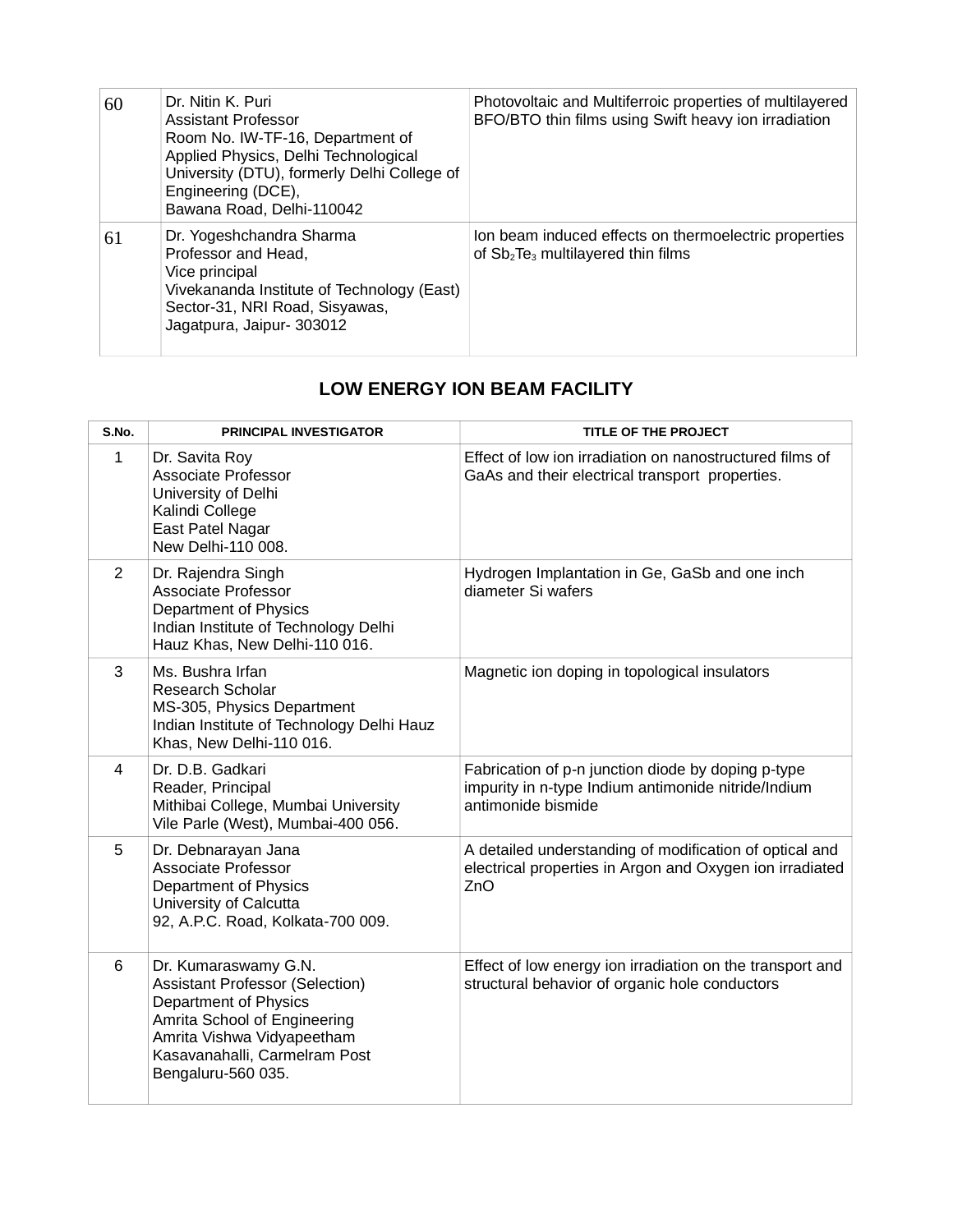| $\overline{7}$ | Dr. M. Rakesh Singh<br><b>Assistant Professor</b><br>Department of Applied Physics<br>Indian School of Mines<br>Dhanbad, Jharkhand-826 004.<br>moirangthemrakesh@gmail.com<br>Tel: 0326-2235116 (Off)<br>Mob: +91-8877168602 | Controlled fabrication of gold nanoparticles on flexible<br>substrate by using low energy Ar ion irradiation and its<br>biosensing applications |
|----------------|------------------------------------------------------------------------------------------------------------------------------------------------------------------------------------------------------------------------------|-------------------------------------------------------------------------------------------------------------------------------------------------|
| 8              | Dr. C. P. Safvan<br>Scientist $-F$<br>Inter-University Accelerator Centre<br>Aruna Asaf Ali Marg<br>New Delhi-110 067.                                                                                                       | Angular Anisotropies in ion molecules collisions                                                                                                |
| 9              | Dr. Jyoti Rajput<br><b>Assistant Professor</b><br>Room No. 96<br>Department of Physics and Astrophysics<br>University of Delhi, Delhi-110 006.                                                                               | Study of Post Collision Interaction effects on intra-<br>molecular bond formation in small hydrocarbons                                         |
| 10             | Dr. D. Behera<br><b>Associate Professor</b><br>Department of Physics and Astronomy<br>NIT, Rourkela-769 008.                                                                                                                 | Synergic Effect of Low Energy and High Energy lons<br>on Critical Current Density in Nanocomposites of HTSC                                     |
| 11             | Prof. Shikha Varma<br>Professor<br><b>AFM/XPS Laboratory</b><br>Institute of Physics<br>Near Sainik School<br>Sachivalaya Marg<br>Bhubaneswar-751 005.                                                                       | Investigating magnetic properties in conjugation with<br>channeling studies for Co doped $TiO2(110)$ single<br>crystal                          |
| 12             | Prof. Shikha Varma<br>Professor<br><b>AFM/XPS Laboratory</b><br>Institute of Physics<br>Near Sainik School<br>Sachivalaya Marg<br>Bhubaneswar-751 005.                                                                       | Channeling of atom beam modified ZnO nano patterns                                                                                              |
| 13             | Dr. Dambarudhar Mohanta<br><b>Associate Professor</b><br>Department of Physics<br><b>Tezpur University</b><br>PO: Napaam, Dist: Sonitpur<br>Assam-784 028.                                                                   | Low energy ion irradiation on hierarchial and nanotubes<br>of titania                                                                           |
| 14             | Ms. Pragya Bhatt<br><b>RA</b><br>Inter-University Accelerator Centre<br>Aruna Asaf Ali Marg<br>New Delhi-110 067.                                                                                                            | Electron capture studies in slow highly charge ion<br>collisions with the molecules                                                             |
| 15             | Mr. T. Sai Ram<br><b>Research Scholar</b><br>Inter-University Accelerator Centre<br>Aruna Asaf Ali Marg<br>New Delhi-110 067.                                                                                                | Dissociation dynamics of BF <sub>3</sub> molecule                                                                                               |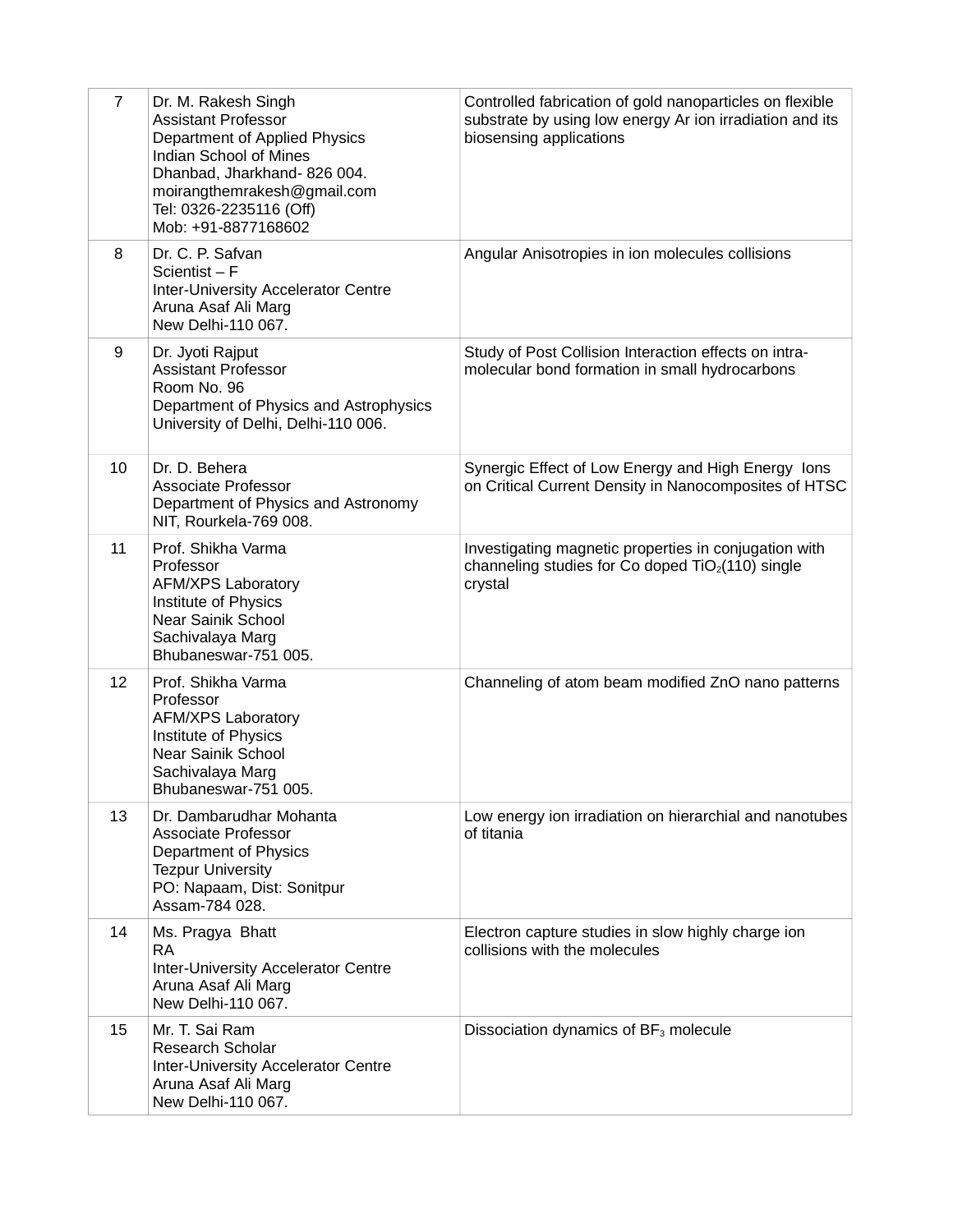| 16 | Mr. T. Sai Ram<br>Research Scholar<br>Inter-University Accelerator Centre<br>Aruna Asaf Ali Marg<br>New Delhi-110 067.                                                       | Investigating the Post- Collision effects in ion-atom<br>collisions                                                           |
|----|------------------------------------------------------------------------------------------------------------------------------------------------------------------------------|-------------------------------------------------------------------------------------------------------------------------------|
| 17 | Dr. Santanu Ghosh<br><b>Associate Professor</b><br>Room No. MS-540<br><b>Physics Department</b><br>I.I.T. Delhi, Hauz Khas<br>New Delhi-110 016.                             | Hydrogen ion induced transparent ferromagnetism in<br>ZnO films                                                               |
| 18 | Ms. Kirti Agashe<br><b>Head of Electronics Department</b><br>V.P.M's Polytechnic<br>Chendani Bandar Road, and Thane (West)<br>Maharashtra-400 602.                           | Effect of $y$ -ray and Ar ion beam irradiation on the<br>resistive switching of M-I-M (Metal-Insulator-Metal)<br>structure    |
| 19 | Mr. Shyam Mohan<br>C/o Prof. S.S. Major<br>Thin Film Lab,<br>Room No.-103<br><b>Physics Department</b><br>IIT Bombay, Powai<br>Mumbai-400 076.                               | Epitaxial Gallium Nitride films and related alloys<br>deposited by magnetron sputtering for optoelectronics<br>applications   |
| 20 | Mr. Omveer Singh<br>Research Scholar<br>Room No.-EB-08, Girnar Hostel<br>Indian Institute of Technology Delhi New<br>Delhi-110 016.                                          | Hardness and Structural Investigations of Nitrogen<br>Implanted Titanium Thin Films                                           |
| 21 | Dr. (Mrs.) Amarjeet Kaur<br><b>Associate Professor</b><br>Department of Physics and Astrophysics,<br>University of Delhi Delhi-110 007.                                      | Mecahanism of Gas sensitivity in in low energy ion ion<br>implanted grahene oxide/conducting polymers*                        |
| 22 | Dr. Anindya Sarkar<br><b>Assistant Professor In Physics</b><br>Bengabasi Morning College<br>(Aff. Calcutta University)<br>19, Rajkumar Chakraborty Sarai<br>Kolkata-700 009. | Search for Ferromagnetism in MeV ion irradiated ZnO,<br>$TiO2$ and $SnO2$                                                     |
| 23 | Ms. Ranu Nayak<br><b>Assistant Professor</b><br>Amity Institute of Nanotechnology<br><b>Amity University</b><br>Sec-125, Noida-201 301, U.P.                                 | Nanostructuring of Silicon surface for use as a template<br>to fabricate superhydrophobic antireflection polymer<br>materials |
| 24 | Prof. S. Annapoorni<br>Professor<br>Room No.103<br>Department of Physics and Astrophysics,<br>University of Delhi<br>Delhi-110 007.                                          | Low ion irradiation induced change in magnetic<br>anisotropy of Co/Al <sub>2</sub> O <sub>3</sub> and FeCoPt thin film        |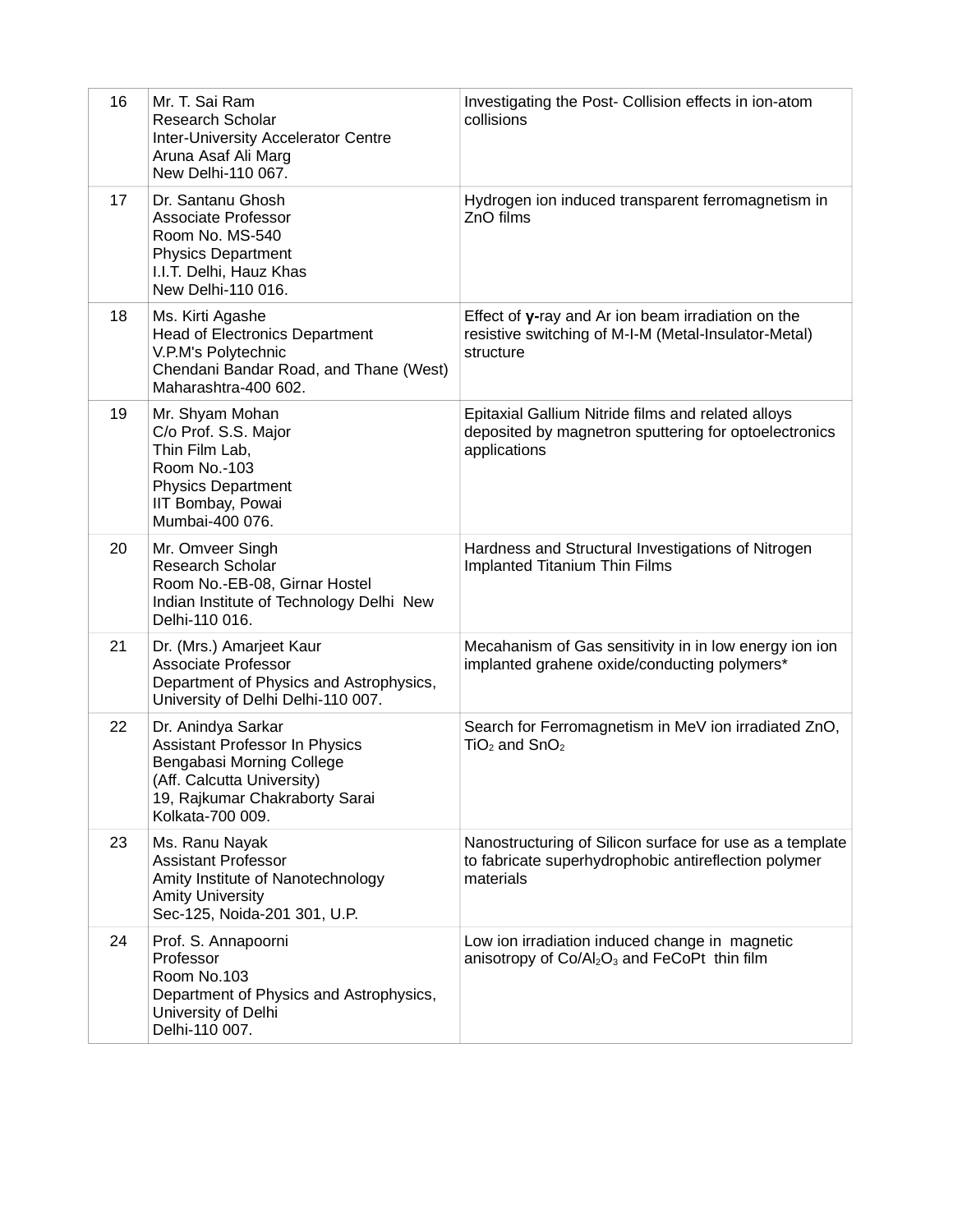| 25 | Dr. Udai Bhan Singh<br>Research Associate<br>Inter-University Accelerator Centre<br>Aruna Asaf Ali Marg<br>P.B. No.-10502<br>New Delhi-110 067.                                   | Synthesis of noble metal nanostructures for Surface<br><b>Enhanced Raman Scattering measurements</b>                  |
|----|-----------------------------------------------------------------------------------------------------------------------------------------------------------------------------------|-----------------------------------------------------------------------------------------------------------------------|
| 26 | Dr. Rahul Singhal<br><b>Assistant Professor</b><br>Department of Physics<br>MNIT Jaipur, JLN Marg<br>Malaviya Nagar-302 017.                                                      | Ion irradiation studies of NiTi shape memory alloys thin<br>films                                                     |
| 27 | Dr. J.P. Singh<br><b>Associate Professor</b><br>MS-404 Main Building<br>Department of physics<br>Indian Institute of Technology Delhi, New<br>Delhi-110 016.                      | Realization of p-n Junctions in Silicon Nanorods by Ion<br>Implantation                                               |
| 28 | Mr. Suresh Kumar Jangir<br><b>Technical Officer A</b><br>Solid State Physics Laboratory<br>Timarpur, Delhi-110 054.                                                               | To Investigate the bending and alignment of InAs<br>Nanowires by ion irradiation                                      |
| 29 | Ms. Manju Bala<br>Research Scholar (JRF)<br>Inter-University Accelerator Centre<br>Aruna Asaf Ali Marg<br>Near Vasant Kunj<br>New Delhi-110 067.                                  | Synthesis and Characterization of thermoelectric<br>materials by ion beam mixing                                      |
| 30 | Dr. V. Vasu<br><b>Associate Professor</b><br>School of Physics<br>Madurai Kamaraj University Madurai-21,<br>Tamilnadu.                                                            | Hydrogen storage in Carbon nanotubes doped with<br><b>Titanium metal</b>                                              |
| 31 | Ms. Sonu Devi<br>Senior Research Fellow<br>Inter-University Accelerator Centre<br>Aruna Asaf Ali Marg<br>Post Box No.: 10502<br>New Delhi-110 067.                                | Ion beam induced damage evolution in Germanium                                                                        |
| 32 | Dr. Anjum Qureshi<br><b>Research Faulty</b><br>Sabanci University<br>Nanotechnology Research & Application<br>Center, Ortha Mahalllesi Tuzla, 34956,<br>Istanbul<br>Turkey-34956. | Tuning the electronic properties of few layers of<br>graphene nanosheets by low energy ion implantation               |
| 33 | Dr. S.V.S. Nageswara Rao<br><b>Associate Professor</b><br>School of Physics<br>University of Hyderabad<br>Hyderabad-500 046.                                                      | Optimization of Coherent Acoustic Phonon (CAP)<br>spectroscopy for characterizing buried defects in<br>Semiconductors |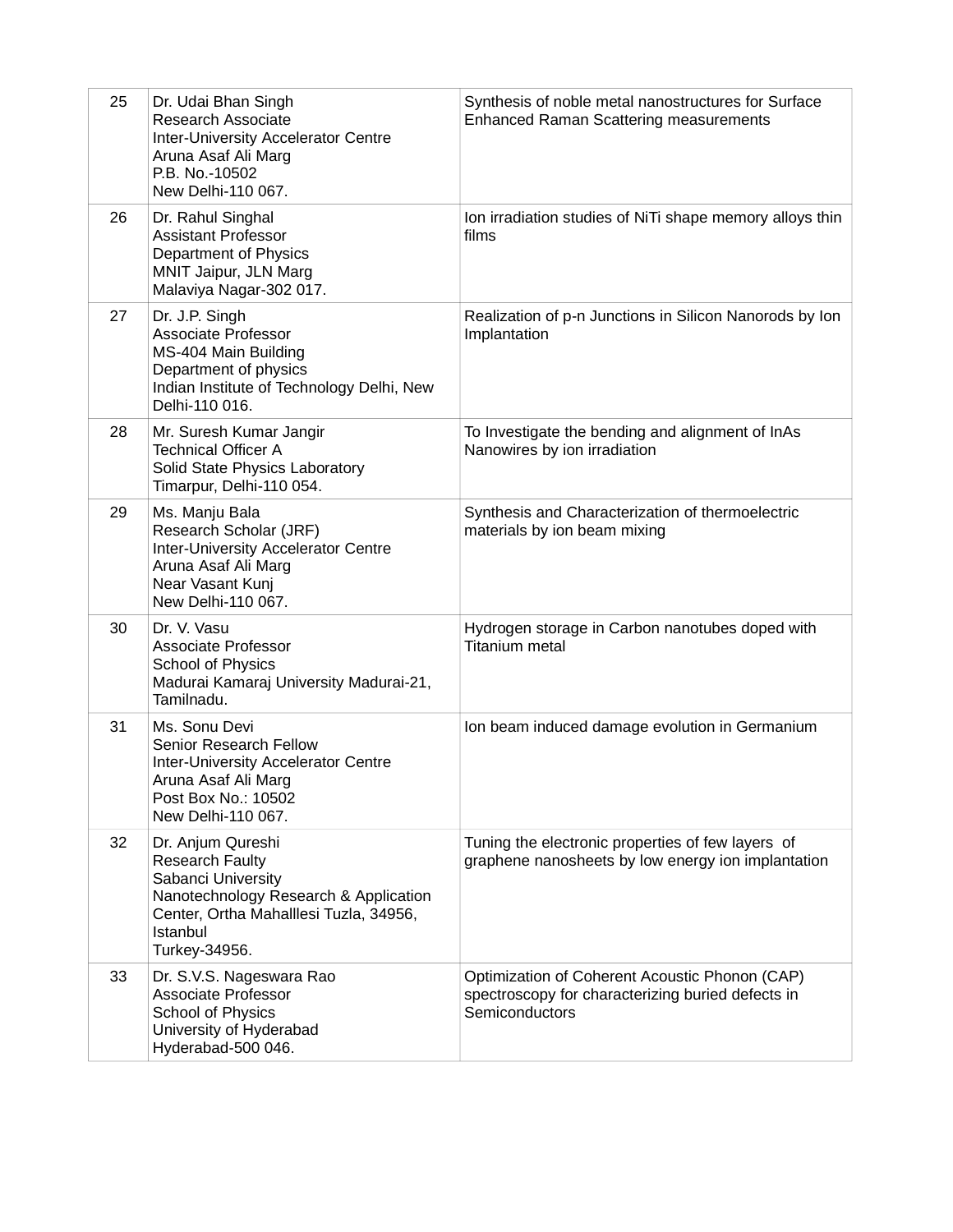| 34 | Dr.Ing: V.V.S.S. Srikanth<br><b>Assistant Professor</b><br>School of Engineering Sciences &<br>Technology (SEST)<br>University of Hyderabad (UOH)<br>Hyderabad-500 046. | Investigation of ion beam effects on diamond films to<br>produce optimal materials for plasma environment in<br>fusion reactions            |
|----|-------------------------------------------------------------------------------------------------------------------------------------------------------------------------|---------------------------------------------------------------------------------------------------------------------------------------------|
| 35 | Dr. C. Sekar<br>Professor and Head<br>Department of Bioelectronics and<br>Biosensors, Alagappa University<br>Karaikudi, Tamil Nadu-630 003.                             | Effect of Low Energy Ion Beam Irradiation on the<br>electrochemical sensing characteristics of WO <sub>3</sub> and<br>$SnO2$ nanostructures |
| 36 | Dr. Manish Kumar<br><b>Assistant Professor</b><br>Department of Physics<br>Central University of Rajasthan<br>NH-8, Kishangarh-305 801.                                 | Patterning by Cross Incidence Low energy ion<br>irradiation on Ag metal Films                                                               |
| 37 | Mr. Tapobrata Som<br><b>Associate Professor</b><br><b>SUNAG Laboratory</b><br>Institute of Physics<br>Sachivalaya Marg<br>Bhubaneswar, Odisha-751 005.                  | Investigation of Nanoscale self-organized pattern<br>formation on SiO2 under medium energy ion<br>bombardment                               |
| 38 | Dr. M. Chitra<br><b>Assistant Professor</b><br><b>Crystal Growth Centre</b><br><b>Anna University</b><br>Chennai-600 025.                                               | Structural and Optical Properties of ion implanted GaN,<br>InGaN and sapphire substrates                                                    |
| 39 | Mr. Anand Kumar<br><b>Assistant Professor</b><br>Department of Physics<br>University College<br>Kurukshetra University<br>Kurukshetra-136 119.                          | Emergence of dilute magnetism in C/N/Cr/Mn doped<br>TiO <sub>2</sub>                                                                        |
| 40 | Ms. Compesh Pannu<br>Senior Research Fellow<br>Inter-University Accelerator Centre<br>Aruna Asaf Ali Marg<br>New Delhi-110 067.                                         | Ion beam induced phase formation and its modification<br>in Au/Fe immiscible system                                                         |
| 41 | Dr. S. Sreehari Sastry<br>Professor<br>Department of Physics<br>Acharya Nagarjuna University<br>Andhra Pradesh.                                                         | Investigation on Effects of Ion Implantation on Flux<br>Pinning and Trapped Field in MgB <sub>2</sub> Superconductor                        |
| 42 | Dr. Sunita Sharma<br><b>Assistant Professor</b><br>Department of Applied Science<br><b>ITM University</b><br>Sec-23-A, Gurgaon-122 017.                                 | Quantum dot sensitized solar cells with improved<br>efficiencies                                                                            |
| 43 | Mr. Udai Pratap Singh<br>Professor<br>School of Electronics Engineering<br>Campus-3, KIIT University, Patia<br>Bhubaneswar-751 024.                                     | Interface modification and reliability of radiation<br>hardness of Si and GaAs devices by low energy<br>hydrogen ion implantation           |